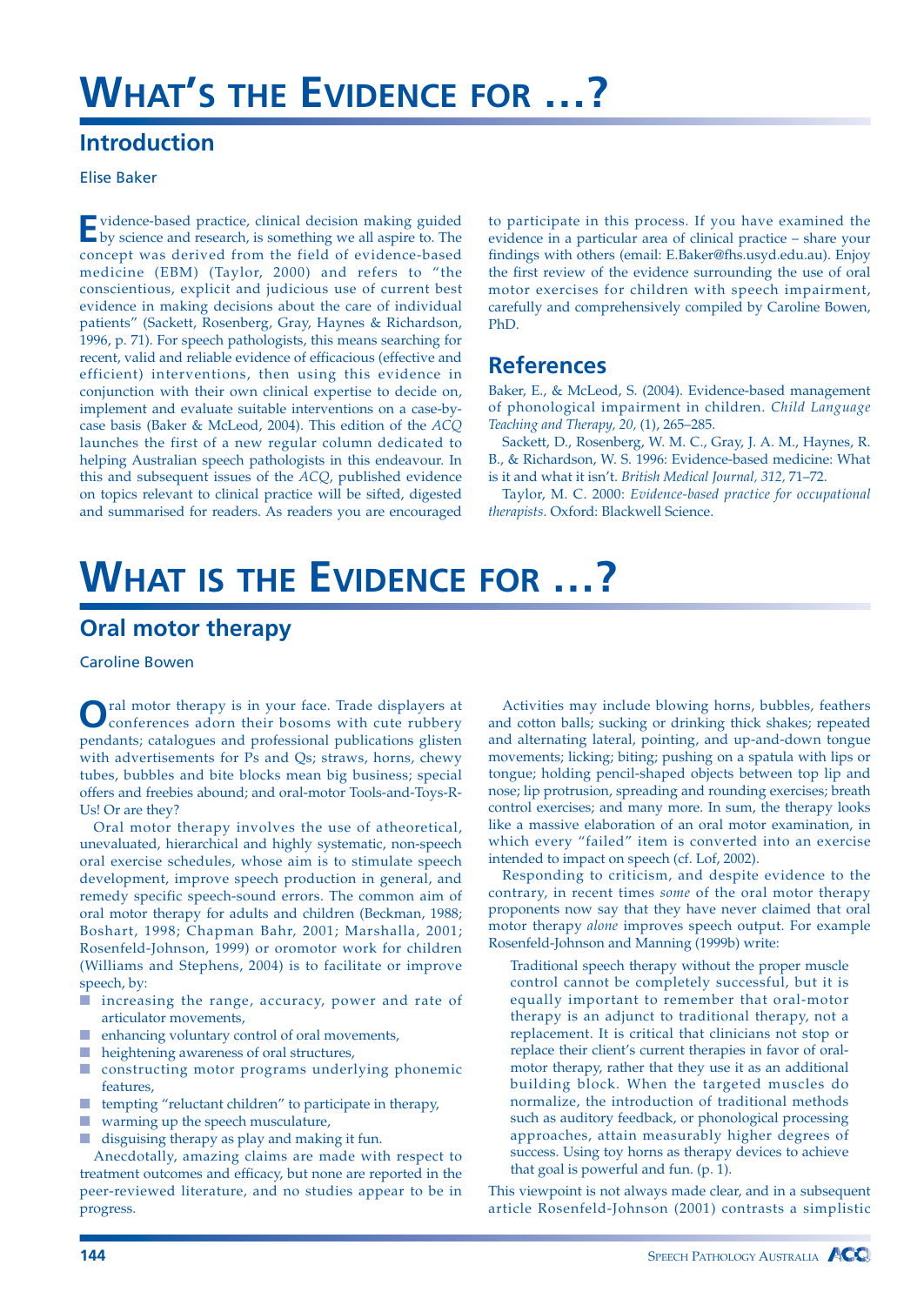interpretation of traditional therapy with oral motor speech therapy:

Traditional therapy is based on a multi-sensory approach that deals with the production of speech. In simple terms, the therapist shows the child a ball and says "ball," then the child repeats the word … But many children simply do not have adequate muscle tone in the mouth for traditional speech therapy alone to be successful, and they end up frustrated. In contrast, oral-motor speech therapy is based on the premise that normal oral structures and patterns are necessary for normal speech. If the problem is poorly developed oral muscles, then the solution is to strengthen and train these muscles. (http://www. specialchild.com/archives/ia-051.html)

The methods and techniques of oral motor therapy are rarely imparted to student speech-language pathologists, but training is readily available via self-study packages and courses including ASHA approved CEU events. Information about these learning opportunities is available on the following websites:

- Deborah Beckman MS CCC-SLP http:// beckmanoralmotor.com/about.htm
- Charlotte A. Boshart MA CCC-SLP http://www. speechdynamics.com
- Diane Bahr MS, CCC-SLP, CMT, CIMI http://www.oralmotor.com/
- Pam Marshalla MA CCC-SLP http://www. pammarshalla.com/
- Sara Rosenfeld-Johnson MS CCC-SLP http://www. talktools.net/cgi-bin/talktools.storefront .

In oral motor therapy, the clinician works from the bottom up (Kamhi, 2005), beginning with oral postures and movements that include pursing, blowing, sucking, chewing, tongue protrusion, tongue lateralisation, tongue elevation, humming, and lip and jaw manoeuvres. Explaining the bottom-up approach within the psycholinguistic framework (Pascoe, Stackhouse and Wells, 2005), Williams and Stephens (2004) write: "oro-motor exercises are seen as an integral part of the of the Nuffield Dyspraxia Programme" (p. 94). The therapy approach is explained in detail in chapter 5 of the manual, and summarised by Williams in a one-page workshop handout for speech and language therapists: "skills are conceptualised as a brick wall, with pre-speech oro-motor skills and single consonant and vowel sounds seen as the foundations, and word level skills built up in layers of bricks on top of the foundations", while Williams, Stephens and Connery (2004) and Connery (1994) advise clinicians to start by introducing oromotor activities, *independent* of speech production, for a short time.

Strength, agility, precision, co-ordination and awareness of oral movements are targeted through a series of systematic exercises, usually requiring the purchase of oral-motor tool kits and toys, including straws, horns and bite-blocks (Beckman, 1988; Boshart, 1998; Marshalla, 2001; Rosenfeld-Johnson, 1999), or comparatively inexpensive, easily obtainable equipment such as pipes, balls, bubbles, candles, plastic tubing and familiar toys that a family might already own (Williams and Stephens, 2004). As well, the consumption of food with challenging textures and drinking thick shakes through straws, large, small and curly (Chapman Bahr, 2001) may be presented as part of the therapy. A quick Google with the search string (oral motor products), provides a startling impression of how aggressively these items are marketed.

Following this initial focus on non-speech postures and exercises, most oral motor therapies move on to the production of sound segments: in other words, still not speech (Beckman, 1998; Boshart, 1998; Chapman Bahr, 2001; Mackie, 1996a, 1996b; Marshalla, 2001; Rosenfeld-Johnson and Manning, 1999a; Strode and Chamberlaine, 1997; Williams and Stephens, 2004).

The "evidence" for oral motor therapy is largely of the emotive, anecdotal, testimonial and promotional variety, often with a dose of hyperbole. For example, Marshalla describes her 2001 text as, "A must-read for speech and language pathologists involved in articulation, phonological, feeding and oral-motor therapy", and claims that she "facilitated the speaking careers of many therapists involved in oral-motor therapy" (2003). Rosenfeld-Johnson (2001) reports having "devoted her life to teaching other therapists and parents how to use oral-motor speech therapy". Known for her dynamism, Boshart (undated web page http://www. speechdynamics.com/aboutus.html) writes that each year she, "shares her 'oral-sensory motor paradigm and practical therapy procedures' nationally at numerous seminars, inservices, and conventions" and that her "exhilarating and informative presentations are designed to give any attendee a shot in the therapeutic arm!"

The non-peer-reviewed literature reveals that clinicians are encouraged (Beckman, 1998; Boshart, 1998; Chapman Bahr, 2001; Marshalla, 2001) and indeed *parents* are encouraged (Rosenfeld-Johnson, 2001; Williams, 2002) to apply the approach to a range of childhood speech production disorders: phonetic, phonemic, motoric, and structurally based, as well as those associated with developmental delay and specific syndromes. Williams (2002), writing about Developmental Verbal Dyspraxia for a British consumer group, advises:

If you are waiting to see a speech and language therapist and want to start doing something helpful with your child, these exercises ... provide a good starting point…Oromotor exercises are advised to help the child develop accurate and rapid movements of all areas of the speech apparatus in preparation for coordinating these movements in the production of speech sounds. (p. 1)

The overwhelming message from the evidence base (Apel, 1999; Baker and McLeod, 2004; Gierut, 1998) is to caution against oral motor therapy practices (Clark, 2003, 2005; Forrest, 2002; Golding-Kushner, 2001; Hodge, 2002; Hoffman and Norris, 2005; Lof, 2003; McNeil, Robin and Schmidt, 1997; Moore and Ruark, 1996; Stierwalt, Robin, Solomon, Weiss and Max, 1995; Strand and Sullivan, 2001; Tyler, 2005), with a secondary, but rather half-hearted call for the research that is sorely needed.

Approaching the task of trying to locate evidence for, and understand the theoretical foundations of, oral motor therapy, Clark (2003) wrote:

At least two strategies are available to clinicians selecting management techniques for specific individuals: The approach that is advocated by evidence-based practice is to refer to research reports describing the benefits of a particular treatment. The question asked in this case is, "Is this treatment beneficial?" In the absence of adequately documented clinical efficacy, clinicians may select treatments based on theoretical soundness. The question asked in this case is, "Should this treatment be beneficial?" This second method of treatment selection has potential for success if the clinician has a clear understanding of both the nature of the targeted impairment and the therapeutic mechanism of the selected treatment technique. (p. 400)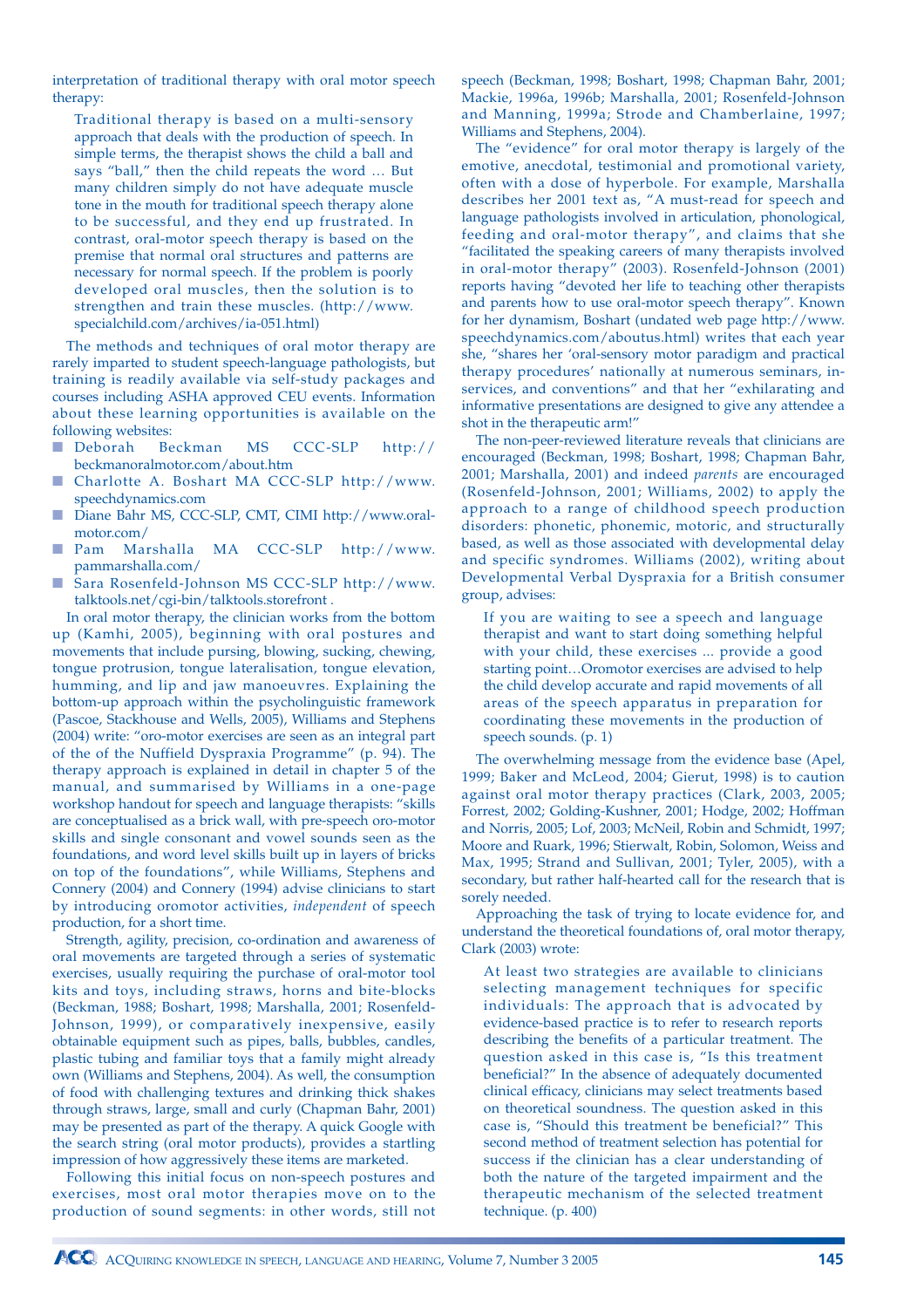Applying these strategies to oral motor therapies was disappointing. Neither evidence nor theoretical justification was available. Taking a slightly different tack, Lof (2003) saw the rationale for oral motor therapy as resting upon four underlying assumptions relating to: speech anatomy, articulator strength, part to whole training and muscle preparation. He set about looking for the evidence for and against each one, and in a brief but very nicely argued review article, provided contemporary evidence to counter each assumption with its associated claims.

*Speech anatomy:* It is assumed and claimed that the structures used for speech perform the same way for nonspeech gestures. But the task specificity research tells us that there are differences in nervous system organisation for nonspeech versus speech movements (Clark, 2003; Hodge, 2002; Moore & Ruark, 1996). For example, blowing exercises can aid velopharyngeal closure during other blowing tasks, but this closure is not maintained for speaking (Golding-Kushner, 2001). In the infant chewing literature we find that for babbling mandibular muscle activation patterns "the coordinative organization for speech and non-speech activities is task-specific and distinct" (Moore & Ruark, 1996, p. 1045). Due to task specificity, skilled non-speech movements do not to translate into skilled speech movements.

*Articulator strength:* It is assumed and claimed that oral motor exercises strengthen the articulators. According to Forrest (2002), very little strength is needed for speech – about 10–20% of maximal lip muscle force capability, and about 11–15% of maximal jaw force capability. Furthermore, having a speech sound disorder does not mean a child uses, or needs to use, more "strength" than typically developing children. Children with developmental apraxia of speech, for example, exert the same lip and jaw forces as children with typical speech. Tongue forces for speech are not known (Forrest, 2002).

Even if strength were needed for speech, the level of exercise offered by oral motor therapy would not be sufficient to make a difference, because the number of repetitions is not enough, the frequency of exercise sessions is too low, and the exercises themselves are not conducted against resistance. Lof (2003) uses the example of curling your arm many times towards your shoulder not increasing the strength of your biceps, and compares it with the futility of "tongue waggles". Furthermore, if the exercises did increase strength, they probably would not aid speech production because of the task specificity factors relating to the first assumption, discussed above. As an aside, agility and range of movement are probably more important for speech than strength, but strengthening exercises do not improve agility and range, even for individuals with dysarthria (Hodge, 2002).

*Part to whole training:* It is assumed and claimed that nonspeech activities are relevant to speech, and that if the necessary "underlying movements" are taught, they can then be put together for speech. The data on neural control show, however, that relevant behaviours must be used in order for change to occur: "For training to be effective, there cannot be disintegrating of the muscle movements that need to occur in smooth concert with each other" (Forrest, 2002, p. 19). Sensory motor stimulation to improve articulatory performance must be targeted appropriately, with a clear goal identified. Oral motor exercises lack relevance to speaking because they are "fractionated" or "disintegrated" from the goal of talking (and talking is a highly integrated task). The small "broken down" bits that oral motor exercises represent will not automatically integrate into speech behaviours. Lof (2003, p.

8) sums up: "All highly integrated tasks must be taught as a whole, not as isolated parts."

*Muscle preparation:* It is claimed that warming up the speech musculature at the beginning of therapy will facilitate speech goals in a session, and lay the foundations for speech. With non-verbal children they lay the foundation for learning to talk by getting the muscles used to the movements they must perform. "Warm up" drills *may* be beneficial in creating a "fun start" to a therapy session, and keeping a child engaged and interested, but there is no evidence to support their use in terms of speech outcomes, even for "oral awareness" training. The evidence indicates that non-speech behaviours are not a precursor to later speech learning, so they are not a "foundation" for speech.

There are many well-tried, efficacious, efficient, effective therapies available for us to choose from when devising intervention for individual clients. Oral motor therapy is not one of them. With no theoretical underpinning, and in the absence of an evidence base, it is clear that oral motor therapies are not for us, and that part of our professional role and responsibility is that of informed disclosure: both to clients and to concerned colleagues. What a strong and enlightened move it would be if Speech Pathology Australia were to lead the way as the first professional body to issue a policy statement condemning the use of oral motor therapy, and saying why.

### **References**

Apel, K. (1999). Checks and balances: Keeping the science in our profession. *Language, Speech, and Hearing Services in Schools, 30,* 99–108.

Baker, E., & McLeod, S. (2004). Evidence-based management of phonological impairment in children. *Child Language Teaching and Therapy, 20* (3), 261–285.

Beckman, D. (1988). Beckman oral motor interventions. *Course pack accompanying Oral Motor Assessment and Intervention workshop*. Charlotte, NC, August 2001.

Boshart, C. (1998). *Oral motor analysis and remediation techniques*. Temecula, CA: Speech Dynamics.

Chapman Bahr, D. (2001). *Oral motor assessment and treatment: Ages and stages*. Boston: Allyn & Bacon.

Clark, H. M. (2003). Neuromuscular treatments for speech and swallowing. *American Journal of Speech Language Pathology, 12,* 400–415.

Clark, H. M. (2005, June 14). Clinical decision making and oral motor treatments. *The ASHA Leader*, pp. 8–9, 34–35. http://www.asha.org/about/publications/leader-online/ archives/2005/f050614b.htm

Connery, V. M. (1994). The Nuffield Dyspraxia Programme: Working on the motor programming of speech. In J. Law (Ed.), *Before school: A handbook of approaches to intervention with preschool language impaired children*. London, AFASIC.

Forrest, K. (2002). Are oral-motor exercises useful in the treatment of phonological/articulatory disorders? *Seminars in Speech and Language, 23* (1), 15–25.

Gierut, J. (1998). Treatment efficacy: Functional phonological disorders in children. *Journal of Speech, Language, and Hearing Research, 41,* S85–S101.

Golding-Kushner, K. (2001). *Therapeutic techniques for cleft palate speech and related disorders*. San Diego: Singular Publishing Group.

Hodge, M. M. (2002). Nonspeech oral motor treatment approaches for dysarthria: Perspectives on a controversial clinical practice. *Perspectives in Neurophysiology and Neurogenic Speech Disorders, 12* (4), 22–28.